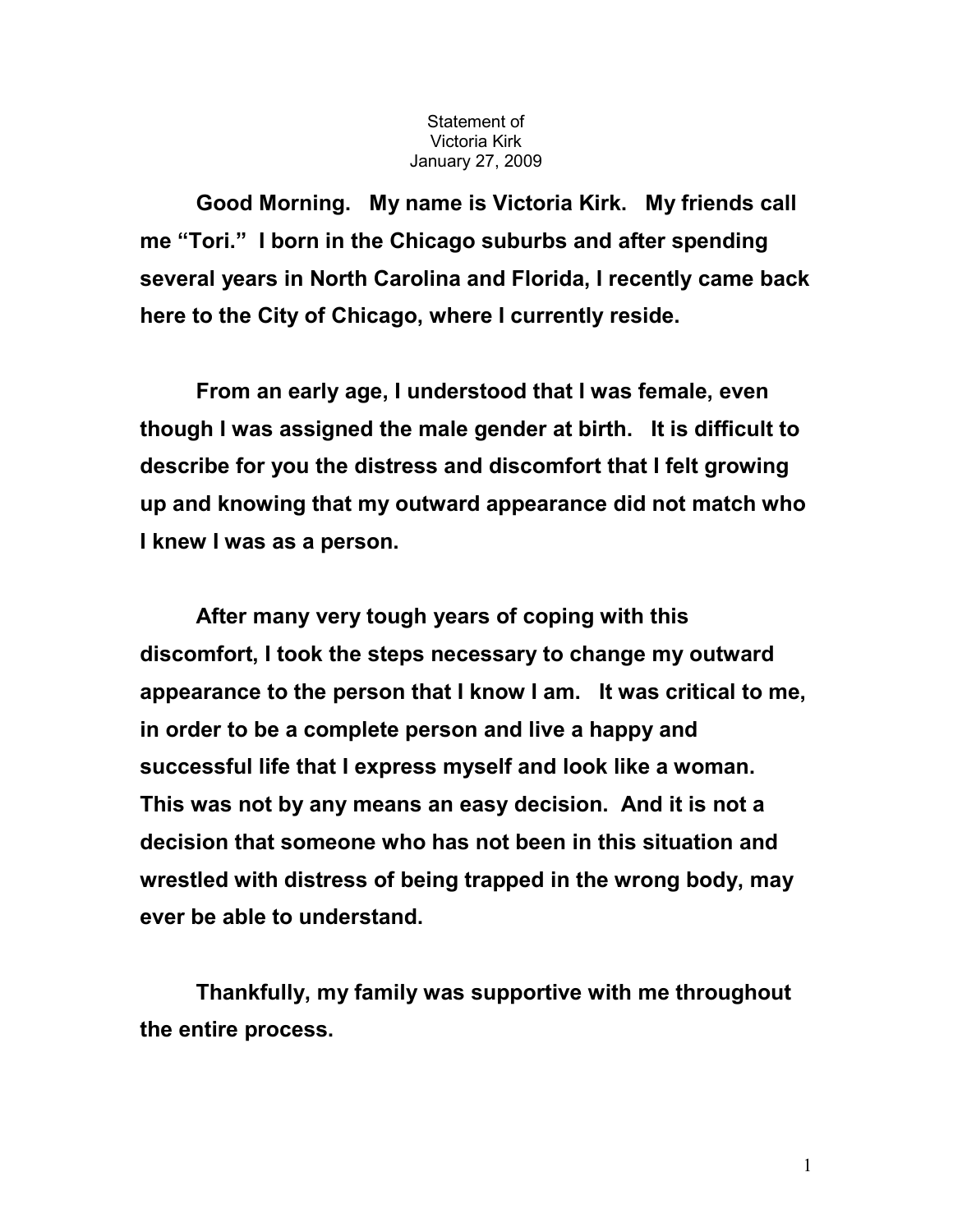Making this decision also opens one up to criticism, to embarrassment and to harassment by others who simply do not understand the problems of gender identity. We also know, sadly, that some persons who transition from one gender to another – or who are in the process of transitioning – can be subject to acts of horrible violence.

 Knowing all this, it still was important to me to live as the person that I am and to conform my body to that gender.

 For this reason, I began to work with a therapist and an endocrinologist to take the first steps – I started a hormone therapy regimen in 2003. In 2005 I began living full-time as a woman. This included wearing appropriate clothing for a woman, and taking on female mannerisms and speech. In 2006, my medical advisers concluded that I was prepared – physically and emotionally – for gender reassignment surgery.

 I had to select a surgeon to perform this surgery. This is a huge decision to make. This is not a surgery that can be done more than once if something was to go wrong. I extensively researched physicians and surgeons – on-line and with my therapist. I spoke with surgical staff and with former patients to determine the surgeon who offered the best procedure and techniques for me.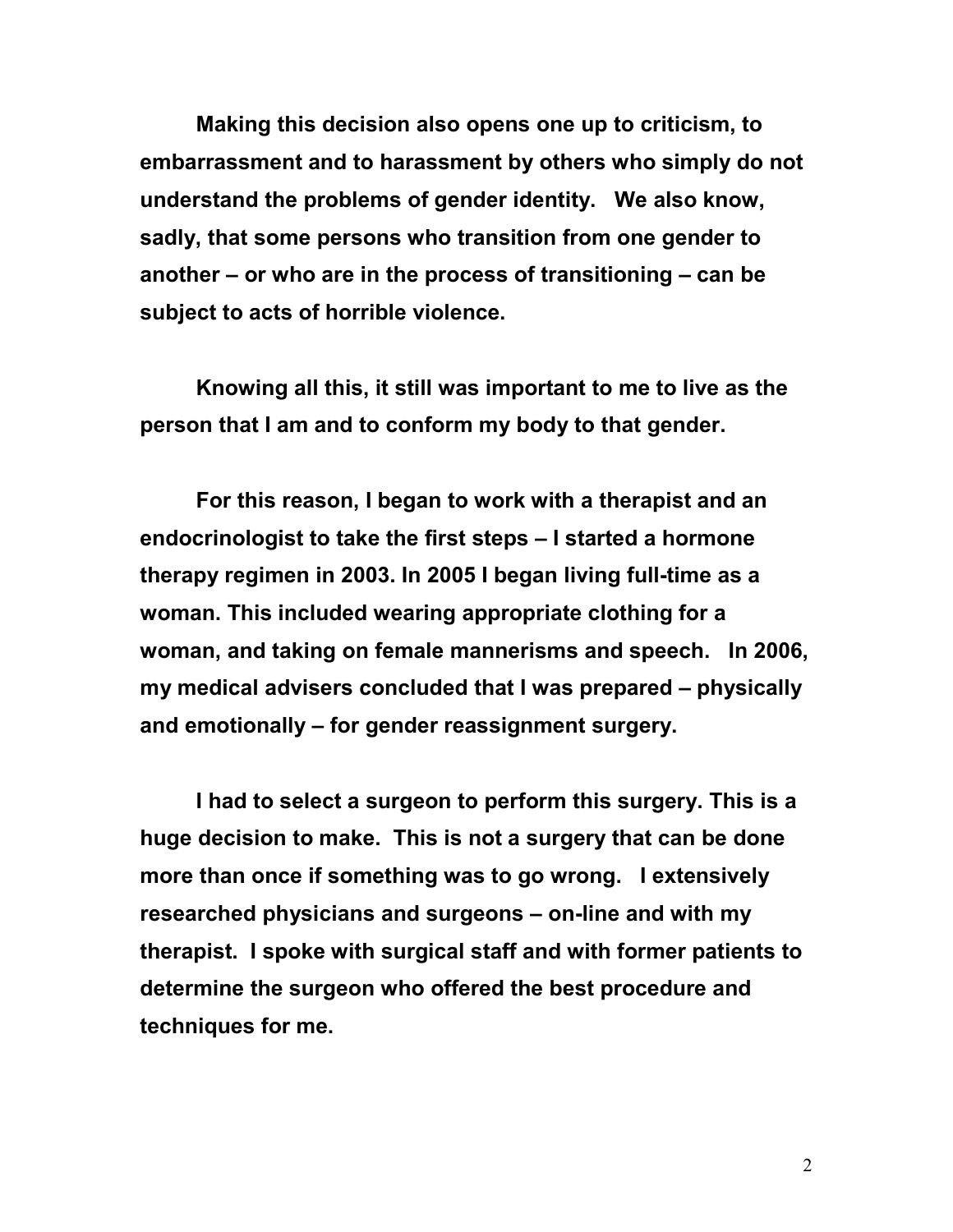In the end, I selected Dr. Suporn in Thailand. For me, the most important factor was that Dr. Suporn offered a single step procedure for genital surgery – rather than the two-step procedure used by the prominent American surgeons – as well as performing breast augmentation at the same time. In 2006 I traveled to Thailand and underwent these surgeries with Dr. Suporn.

 Again, my family remained completely supportive. In fact, my mother was able to go with me to Thailand. She supported me, she comforted me and she took care of me after the surgery.

 The surgery was a complete success and I couldn't be happier with the results. It has permitted me to move forward with my life as a healthy and happy person.

 The issue of making certain that my identity documents reflect my gender is critically important.

 To date, I have been able to change the gender markers on all my important identity documents – including my passport, my school records, my social security records and my driver's license. Only my Illinois birth certificate remains unchanged.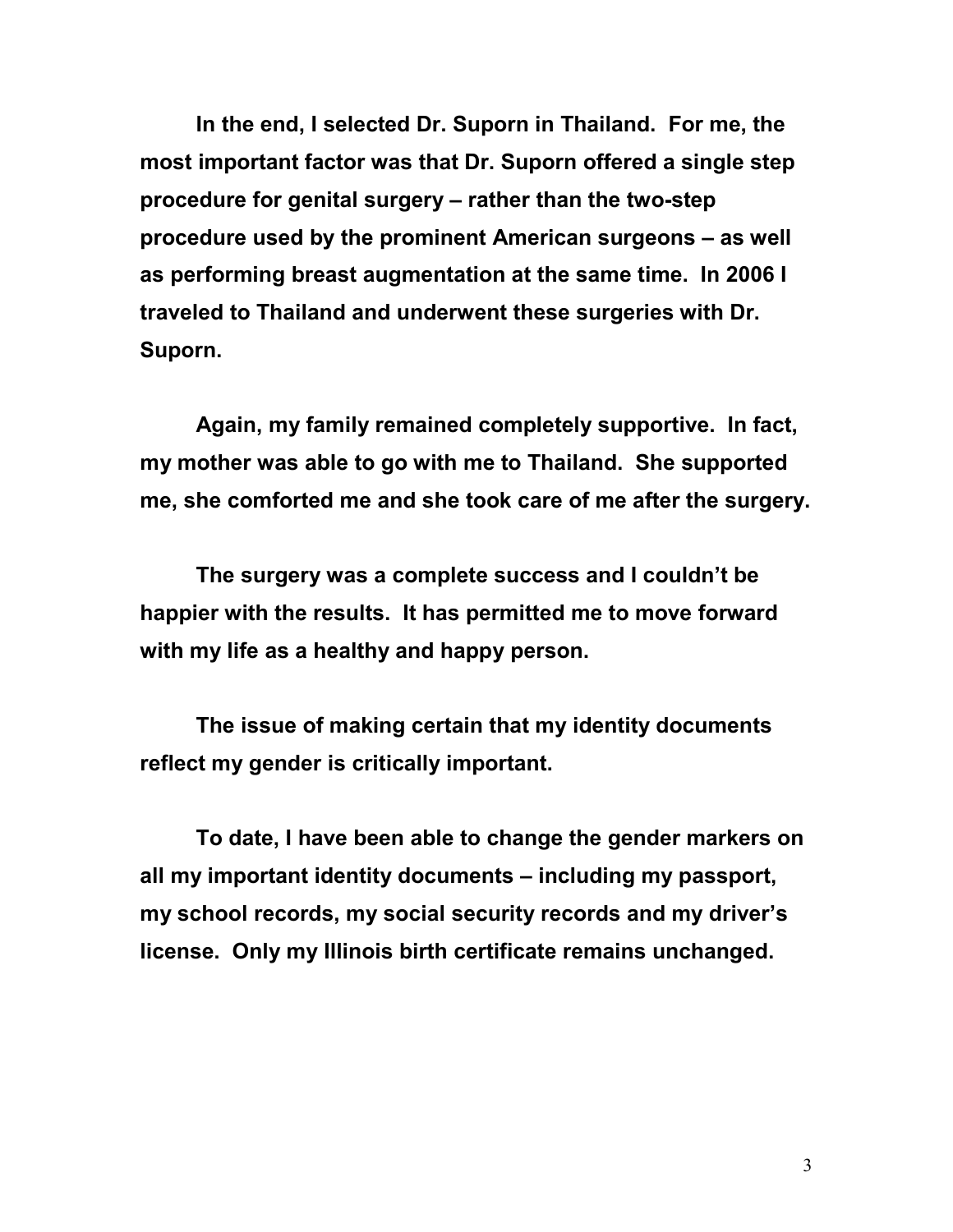The State's resistance to changing the gender on my birth certificate concerns me greatly. No only does this resistance mean that the State of Illinois will not recognize who I am, it could create significant problems in the future.

 As you no doubt know, there have been a number of changes to rules about identity documents since the terrorist attacks of September 11, 2001. One proposal adopted by Congress mandates creation of a national database of birth certificates and requires that states validate one's birth certificate in order to secure a "REAL ID" compliant identification card. Without such a card, I might not be able to board an airplane, enter a federal building or get access to some federal benefits.

 Because REAL ID has not be fully implemented – and because I cannot predict all the changes in identification requirements that may lie ahead – it is impossible to know what problems having the incorrect gender marker on my birth certificate might create. But I know that a document that says I am male puts me at risk of embarrassment, harassment and even physical violence.